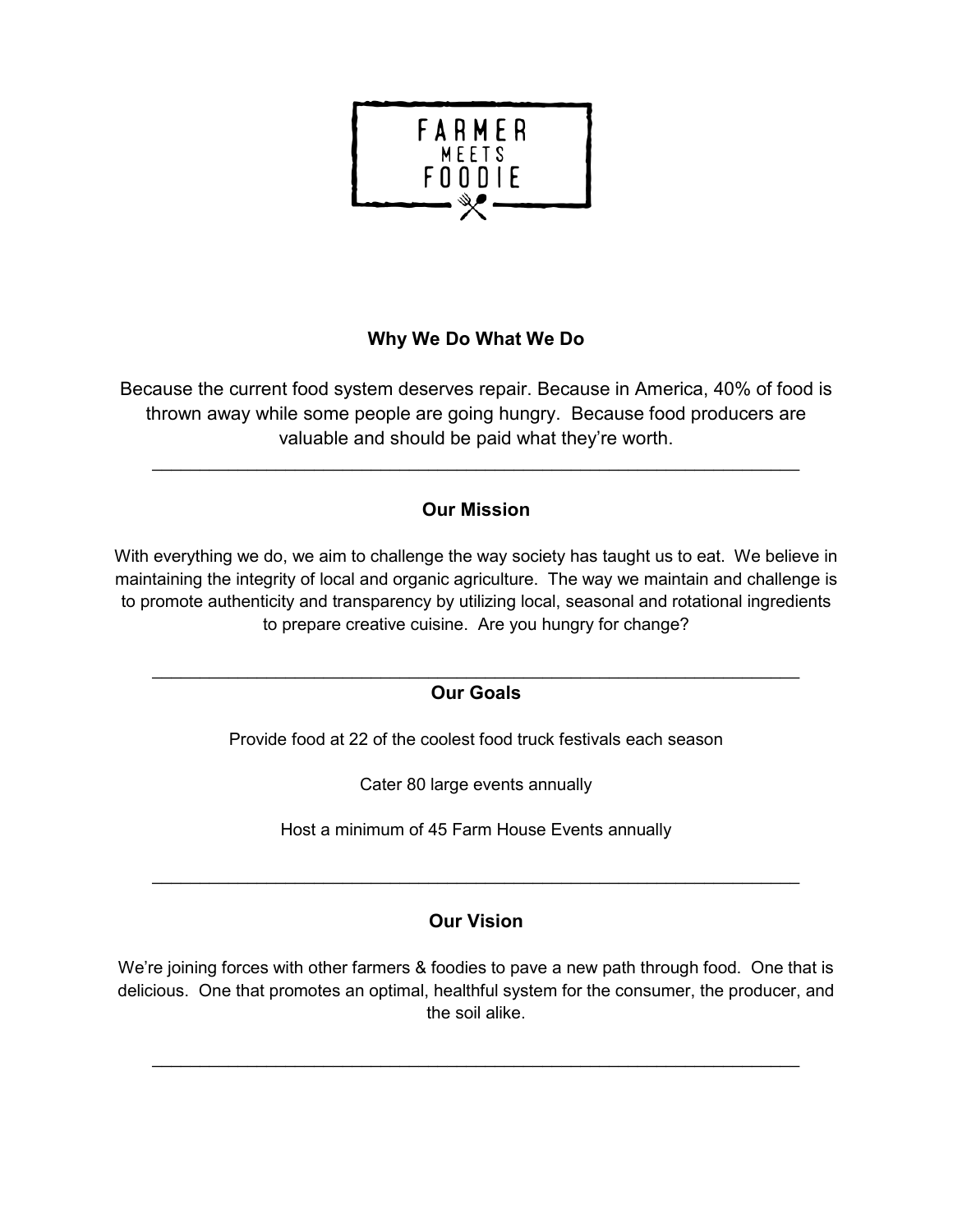# **Farmer Meets Foodie Job Description**

We're seeking an A player to join the Foodie Team!

#### *Specifically, we're excited to find someone with the following qualities:*

- 1. Trustworthy
- 2. Desire to learn and grow
- 3. Health conscious/aware
- 4. Self starting/motivated
- 5. Friendly, fun and adventurous
- 6. Quick learner
- 7. Cares for/is connected to the local food movement
- 8. Creative problem solver
- 9. Flexible schedule (can work evenings, weekends and occasionally travel out of town for consecutive days
- 10. Foodservice experience

### *Why join us?*

Joining the Farmer Meets Foodie team grants you access to multi-faceted work opportunities so you can focus on what you are passionate about! Whether it's catering, running a food truck, prepping frozen meals, speaking with clients or serving at Farm House Dinners, there's so many areas to learn and grow. We believe in investing in ourselves, so we encourage growth as a team through various resources including books, audios and personality typing. We desire each team member to be the best, healthiest version of themselves, so we also make an effort through scheduling to provide an adequate work-life balance.

Farmer Meets Foodie is making a positive impact with each meal we serve, as we support more than 30 Montana family food producers. In addition to making a big impact, each of our team members have the potential for creative license, as we're constantly seeking out new and exciting ingredients. Members of the Foodie Team are frequently inventing new menu items to try, because with each shift we provide a free meal to each staff member. We have some other cool perks too, like good wages + tips and monthly prizes if we hit our collective sales goal!

Working in the food industry can be exhausting, but on the Foodie Team, we make it fun! Whether it's our communal stash of frozen lemonade during a hot food truck shift, a swanky Airbnb we enjoy during an out-of-town catering gig/festival or a team party with games and homemade pizza- we're all about having a good time.